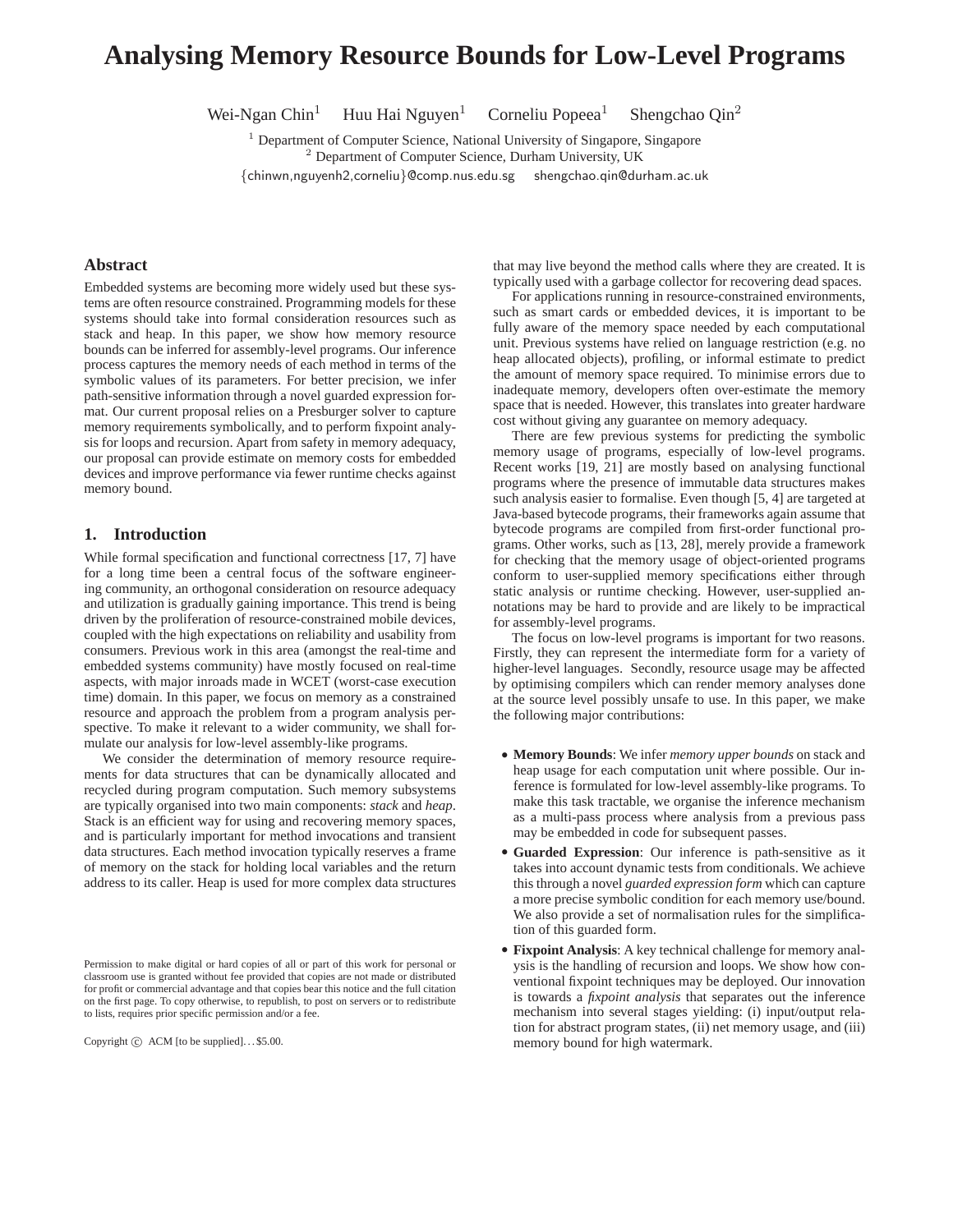• **Prototype**: We build a *prototype system* and use it to infer memory bounds for a set of small benchmark programs. The prototype and experiments provide evidence on the viability of our proposal.

We believe that our memory inference system is useful for embedded software systems because: 1) such software often operates on platforms with limited memory, and 2) failing, because of insufficient memory, can have costly real-world consequences. The next section describes technical challenges in accurately analysing stack/heap behaviour where possible, and outlines the overall inference system. This is followed by details of the key phases of our proposed system, including: (i) frame inference, (ii) abstract state inference, (iii) stack inference, and (iv) heap inference.

# **2. Our Approach**

Our goal is to develop a formal system that can precisely predict memory requirements prior to execution. Such a system must be provably sound and use only safe approximations. Several issues make this task challenging, which we shall highlight in this section. To keep our discussion at a high level, we shall confine our examples to programs that are written in a source level imperative language. Their translation to assembly programs and subsequent analyses are straightforward but tedious for human understanding.

## **2.1 Memory Usage and Bounds**

Due to allocation and recovery, our system is expected to infer two key metrics for each computation unit:

- *Memory Usage*: to explore net usage at the end of its computation
- *Memory Bound*: to represent high watermark of memory usage at all points over its computation

Both metrics are computed in a conservative matter. While net memory usage may be a negative quantity whenever more memory is released than consumed, memory bound is always a non-negative quantity. To compute the latter, we must keep track of memory usage at every possible computation point so as to choose the maximum one as its high watermark. Consider the hypothetical example below :

|                          | Usage        | Bound  |
|--------------------------|--------------|--------|
|                          | (c,d)        | (c,d)  |
| void $f(c x, c y, dz)$ { | (0, 0)       | (0, 0) |
| $x = new c();$           | // (1, 0)    | (1, 0) |
| dispose(z);              | $// (1, -1)$ | (1, 0) |
| $y = new c();$           | $// (2, -1)$ | (2, 0) |
| dispose(x);              | $// (1, -1)$ | (2, 0) |
| dispose(y);              | $// (0, -1)$ | (2, 0) |
|                          |              |        |

The new c() command is to create a new c-type object on the heap, while the dispose $(x)$  command is to explicitly recover the object space at reference x. The right side of the figure traces the current heap usage and bound in terms of number of instances of object types c and d. By tracing through heap usage at each computation point, we arrive at a net heap usage of  $\{(c, 0), (d, -1)\}.$ However, heap bound may only be inferred by taking the maximal of heap usage at all program points. In the above example, this bound is  $\{ (c, 2), (d, 0) \}$ , capturing the high watermarks of the c and d object types independently. We propose to capture memory estimation by counting each object type rather than counting number of bytes used, since this is more abstract and be used to model memory fragmentation. If required, the conversion to byte count is straightforward and has been carried out for our experiments.

Stack inference may also be analysed in a similar way, except that net usage at method boundary is always zero due to perfect space recovery for each method call. However, commands that push and pop data from the stack (including parameter passing) will affect the stack's usage and must be symbolically traced for their high bounds.

### **2.2 Dealing with Explicit Disposal for Heap Memory**

To support compile-time analysis of heap recovery, there are at least two possible solutions, namely: (i) use explicit disposal (ii) use region-based memory. The first solution [13] uses a special dispose command to help recover each heap object that is no longer required, where possible. The second solution [21] is to use region-based memory to group objects with different lifetimes under separate regions, that can then be recovered whenever their lifetimes expire. Both these solutions can be considered as an over-approximation for recovery that can be achieved by garbage collection, provided that dangling references are either avoided during disposal or suitably marked for the garbage collector.

We have opted for the first solution in our paper, as it can help achieve fine-grain heap recovery. However, automatically inserting dispose commands is challenging since we have to minimise on memory leaks and must also ensure that they are safe for memory accounting purpose. For example, we should not dispose of an object more than once, and we should not apply dispose for a null reference since this does not result in any memory recovery. However, it is safe to forget (or delay) the invocation of a dispose command for a dead object, but this could result in a higher estimated heap bound.

A prior work of ours in [13] handles the automatic insertion of dispose commands with the help of an alias/uniqueness type system which works well for unshared data structures. A current limitation is that it cannot handle data structures with shared nodes, such as cyclic or graph-like structures. Nevertheless, the technique for automatically inserting dispose commands can be considered to be orthogonal to the technique for memory estimation. Each improvement to automatically inserting dispose more precisely will indirectly result in better memory estimation, without the need to modify the underlying estimation technique. At the present moment, our system supports the automatic insertion of dispose commands, after supplying annotations for alias system type with uniqueness. This aspect can be further improved in the future but is outside of the scope of the present paper.

### **2.3 Guarded Expression Form**

Conditional branching is essential for writing interesting programs but it affects memory analysis as precision may be lost by naive solutions. As an example, consider the program code below:

| void f1(int n, c x, c y) { |                 |
|----------------------------|-----------------|
| int $v = n+1$ :            | $//\{(c, 0)\}\$ |
| if $(v<5)$ {               |                 |
| $x = new c();$             | $//\{(c, 1)\}\$ |
| $y = new c();$             | $// {(c, 2)}$   |
| dispose(x);                | $//\{(c, 1)\}\$ |
| dispose(y);                | $//$ {(c, 0)}   |
| $\}$ else $\{$             |                 |
| $x = new c();$             | $//\{(c, 1)\}\$ |
| dispose(x);                | $//\{(c, 0)\}\$ |
| $x = new c();$             | $//\{(c, 1)\}\$ |
|                            |                 |

In the then branch of the above code, heap usage is  $\{(c, 0)\}\$ while heap bound is  $\{(c, 2)\}\$ . In the else branch, heap usage is  $\{(c, 1)\}\$  while heap bound is  $\{(c, 1)\}\$ . If we combine the effects of the two branches by ignoring the conditional test, we get  $\{(c, 1)\}\$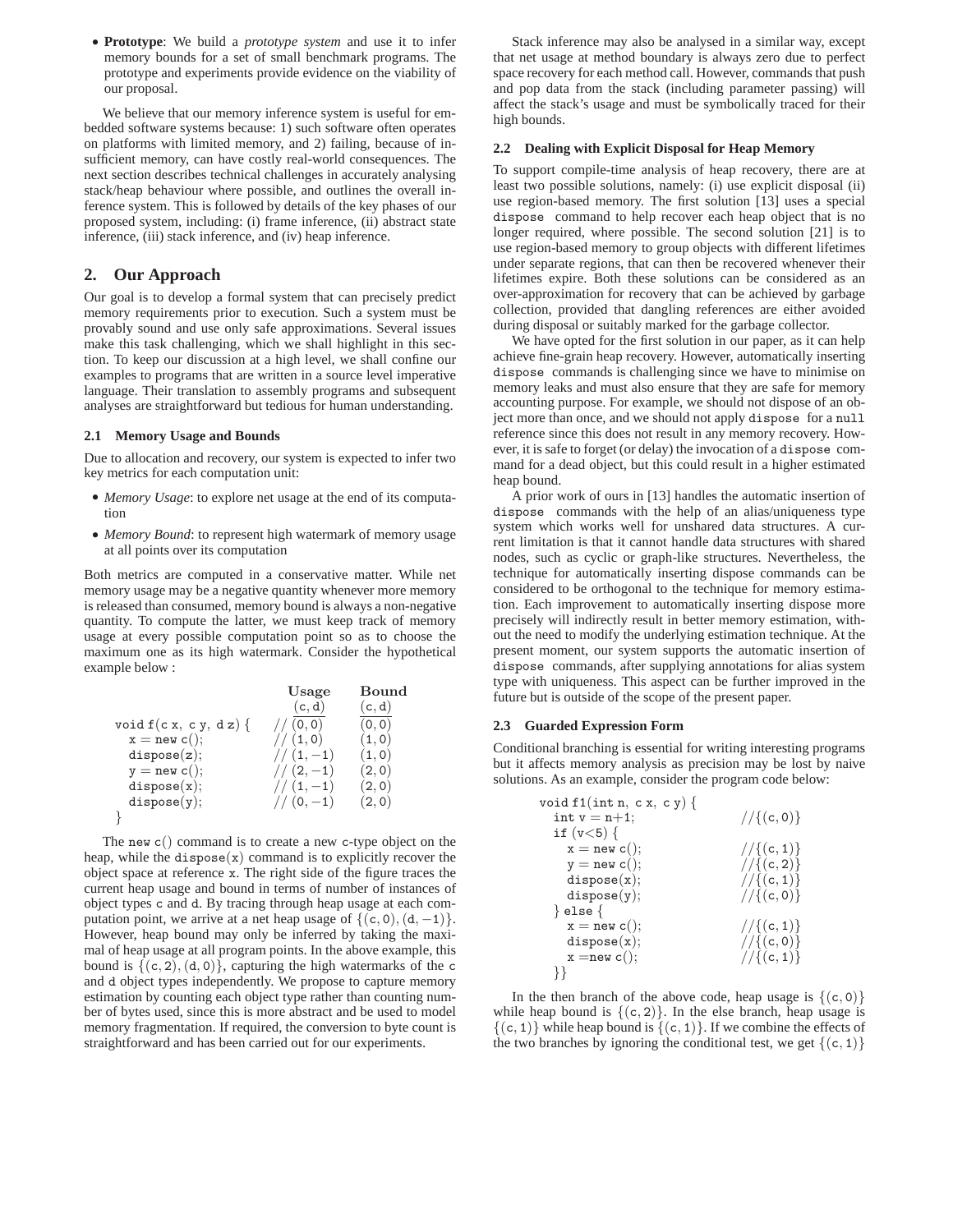and  $\{(c, 2)\}\)$  for heap usage and heap bound, respectively. However, this assumes the worse case scenario from both branches. In program analysis, this phenomenon is known as path insensitivity.

To provide a path-sensitive analysis, we introduce a new guarded expression of the form  $\{g_i \to \mathcal{B}_i\}_{i=1}^n$  where  $g_i$  is a boolean expression guard and  $B_i$  denotes heap size in bag notation of the form  $\{(c, s)^*\}$ . Here, c denotes object type, and s its symbolic count. For example,  $\{(c_1, 1), (c_2, 2+r)\}\$  denotes a heap space of one object of  $c_1$  and  $2+r$  objects of  $c_2$ . Guarded expressions shall be expressed in terms of the input parameters of its method. For our example, a guarded expression for heap usage is  $\{n < 4 \rightarrow \{(c, 0)\}, n \ge 4 \rightarrow \{(c, 1)\}\}\$  while that for heap bound is  ${n<}4 \rightarrow {(c, 2)}, n \geq 4 \rightarrow {(c, 1)}$ . Note our use of the variable n instead of v as the latter is not a parameter. The restriction to input parameters is important for supporting interprocedural analysis.

We provide path-sensitive analysis by tracking the abstract states of boolean variables and their relations to other variables. Path sensitivity not only adds precision to memory analysis but is critical to analysing recursive methods as they are often expressed using conditionals.

### **2.4 Fixpoint Analysis**

Analysing recursive methods is naturally challenging. In theory, we are to trace through every recursive call for memory usage so as to compute suitable high watermark as its memory bound. However, recursive calls cannot be finitely enumerated. Instead, we have to apply fixpoint analysis to determine the properties of recursive methods through safe approximations.

While the basics of fixpoint analysis are mostly known (see [14] for conjunctive polyhedra analysis or [27] for disjunctive analysis), our innovation is in the formulation of key pieces of information to facilitate memory analysis in a modular fashion. Two pieces of information are crucial, namely: (i) input/output relation to compute abstract program states, and (ii) memory usage/bound across recursive calls. To derive them for each recursive method (or loop), we first infer a constraint abstraction for each method from a mutual recursive set. A constraint abstraction is essentially an abstract definition in constraint form that may be recursive. This is followed by conventional fixpoint analysis which can maintain precision via disjunctive formulae where needed. Consider:

$$
\begin{array}{l} \text{int f2(int n) } \{ \\ \text{if (n \leq 0) } \{ \text{return 1} \} \\ \text{else } \{ \text{ c x = new c(); x = new c();} \\ \text{int v = 2+f2(n-1);} \\ \text{dispose(x); return v } \} \end{array}
$$

We first build a constraint abstraction for the above method, as follows:

 $rec(n, r) = n ≤ 0 ∧ r = 1 ∨ (∃r₁·n > 0 ∧ rec(n-1, r₁) ∧ r = 2+r₁)$ 

Here,  $n$  and  $r$  denote the input parameter and the method's result, respectively. Fixpoint analysis would proceed with the first version  $rec<sub>0</sub>(n, r)$  assumed to be false, and with each subsequent version  $rec_{i+1}(n, r)$  computed from the previous version  $rec_i(n-1, r_1)$ , as follows:

$$
rec_{1}(n,r) = n \le 0 \land r = 1 \lor (\exists r_{1} \cdot n > 0 \land rec_{0}(n-1,r_{1}) \land r = 2+r_{1})
$$
\n
$$
= n \le 0 \land r = 1
$$
\n
$$
rec_{2}(n,r) = n \le 0 \land r = 1 \lor (\exists r_{1} \cdot n > 0 \land rec_{1}(n-1,r_{1}) \land r = 2+r_{1})
$$
\n
$$
= n \le 0 \land r = 1 \lor (\exists r_{1} \cdot n > 0 \land (n-1 \le 0 \land r_{1} = 1) \land r = 2+r_{1})
$$
\n
$$
= n \le 0 \land r = 1 \lor (\exists r_{1} \cdot n > 0 \land rc = 2+1)
$$
\n
$$
= n \le 0 \land r = 1 \lor (\exists r_{1} \cdot n > 0 \land rc = 2(n-1,r_{1}) \land r = 2+r_{1})
$$
\n
$$
= n \le 0 \land r = 1 \lor (n = 1 \land r = 3) \lor (n = 2 \land r = 5)
$$
\n
$$
= n \land (\land r = 1 \lor (0 \le n \le 2 \land r = 2n+1))
$$
\n
$$
= w \land (\land r = 1 \lor (0 \le n \land r = 2n+1))
$$
\n
$$
= n \land (\land r = 1 \lor (\exists r_{1} \cdot n > 0 \land rec_{3}(n-1,r_{1}) \land r = 2+r_{1})
$$
\n
$$
= n \land (\land r = 1 \lor ((0 \le n \land r = 2n+1))
$$
\n
$$
= n \land (\land r = 1 \lor ((0 \le n \land r = 2n+1))
$$

The process requires safe approximation techniques using *hulling* and *widening* that are standard for fixpoint analysis of relational formulae (see [14, 27, 25]). The hulling operation (denoted above by  $=$ <sub>h</sub>) combines related disjunctive formulae into a conjunct. The widening operation (denoted above by  $=_w$ ) drops the sub-formulae that are changed compared to the previous version. We reach a fixpoint when  $rec_{i+1}(n, r) \Longrightarrow rec_i(n, r)$ . For the above example, its fixpoint gives:

$$
rec(n,r) = n \le 0 \land r = 1 \lor n > 0 \land r = 2n+1
$$

After that, we build two abstractions to relate input parameter(s) with heap usage and heap bound, respectively. For heap usage, we can derive the following recursive formula in guarded expression form:

$$
rec_{\mathcal{H}}(n) = \{n \leq 0 \to \{(c, 0)\}\} \cup (\{n > 0 \to \{(c, 1)\}\} + rec_{\mathcal{H}}(n-1))
$$

Fixpoint analysis on the above abstraction results in the following heap usage in symbolic form:

$$
rec_{\mathcal{H}}(n) = \{n \leq 0 \to \{(c, 0)\}, n > 0 \to \{(c, n)\}\}\
$$

There is a net allocation of one c-type object per recursive call. Hence, we have a net heap allocation of  $n$  c-type objects for input  $n>0$ . For heap bound, we can derive the following recursive formula in guarded expression form:

$$
rec_{\mathcal{M}}(n) = \{n \leq 0 \rightarrow \{(c, 0)\}\} \cup \{n > 0 \rightarrow \{(c, 2)\}\}\
$$

$$
\cup (\{n > 0 \rightarrow \{(c, 2)\}\} + rec_{\mathcal{M}}(n-1))
$$

Fixpoint analysis on the above abstraction results in the following symbolic heap bound:

 $rec_{\mathcal{M}}(n) = \{n \leq 0 \rightarrow \{(c, 0)\}, n > 0 \rightarrow \{(c, 2n)\}\}\$ 

The high watermark of  $2n$  c-type objects is pushed up by two allocations of objects prior to each recursive call; whereas the deallocation (via dispose) occurs only after the return from recursion. Note that our analysis tolerates memory leakage (from missing dispose commands) by reporting a higher bound than strictly required. For this example, a missing dispose for the first object constructed by new has resulted in  $n$  extra  $c$ -type heap objects for both the estimated heap usage and heap bound. Though conservative, our estimation remains sound and would benefit automatically from improvements in insertion of dispose commands.

Each loop can be considered a special case of tail recursion and is similarly handled. In case a method definition has a loop containing a self (or mutual) recursive call, the method and its loop are considered to be in mutual recursion.

#### **2.5 A Structured Assembly Language**

We shall formalise our inference system for a small assembly language. To keep our presentation simple, we provide a conditional statement (with two branches) and a while loop structure. In reality, most low-level programs are organised as blocks of instructions and allow conditional jumps to these blocks through program labels. This block-level view does not cause any major technical difficulty but may obscure our exposition. Furthermore, it is helpful to recover higher-level language constructs when directly analysing assembly-level codes, as advocated in [6]. For pedagogical reasons, we propose using a more structured assembly language, and omit features relating to jsr-like subroutines. Our low-level language is given in Figure 1.

For each method, we expect types of parameters and the result to be declared. Furthermore, a symbol  $l$  (denoting the number of local variables including parameters) is easily precomputed for each method. The stack frame of each method call is organised as shown in Figure 2. The parameters are assumed to occupy the first  $n$  slots of the local variables section starting at position 1. This is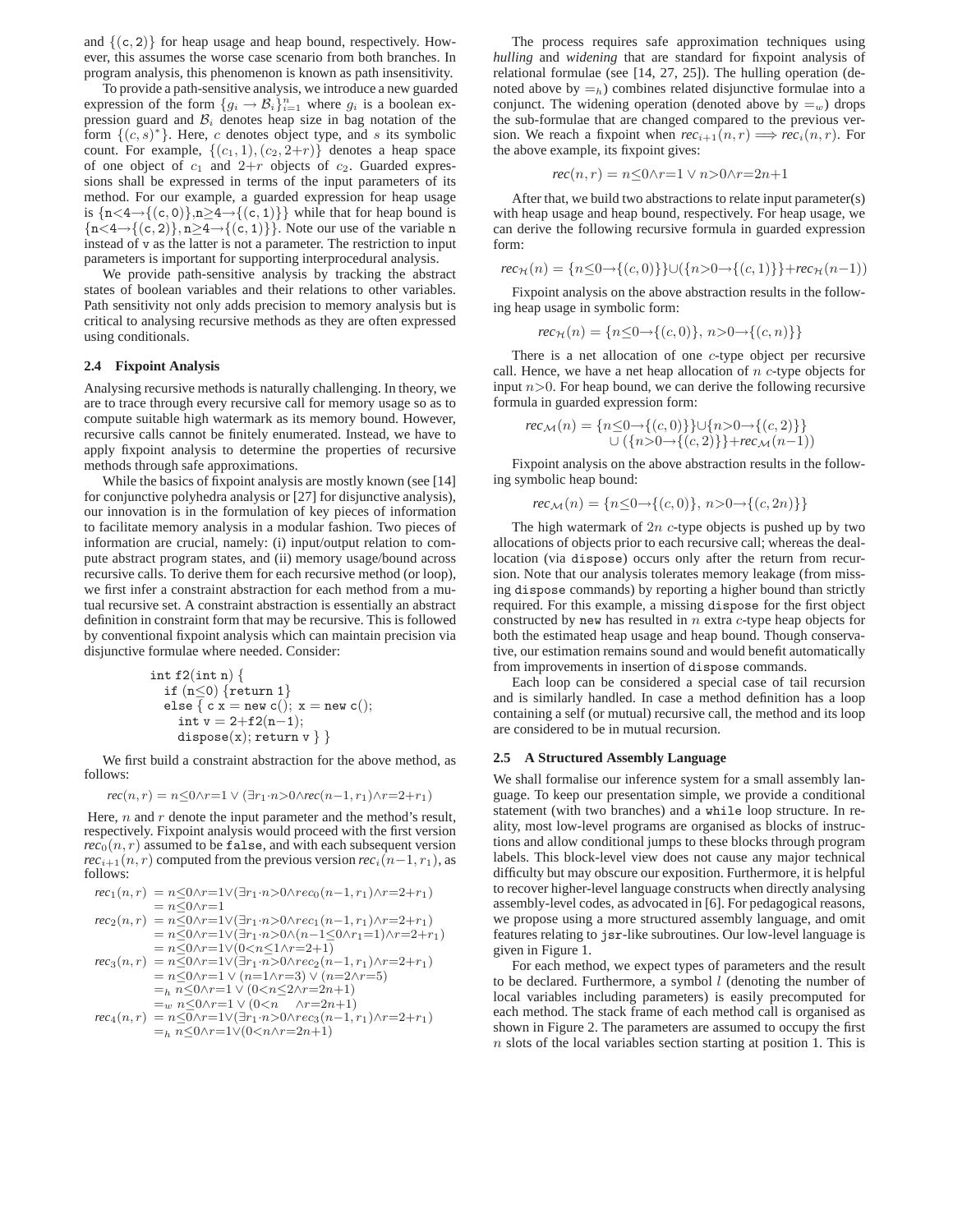```
P ::= M_1, \ldots, M_nM ::= t \, m(t_1, ..., t_n) \, l \, \{E\}E ::= Cmd \mid E_1; E_2 \mid \text{if } E_1 E_2 \mid \text{while } ECmd ::= load\langle t \rangle i | store\langle t \rangle i | invoke m | const\langle t \rangle k| new c | dispose ct ::= \text{bool} | int | float | ref | void | \cdotsc ∈ ObjType (Set of Object Types)
   φ ∈ F (Presburger Constraint)
       ::= b \mid \phi_1 \wedge \phi_2 \mid \phi_1 \vee \phi_2 \mid \neg \phi \mid \exists n \cdot \phi \mid \forall n \cdot \phib ∈ BExp (Boolean Expression)
      ::= true | false | s_1 = s_2 | s_1 < s_2 | s_1 \le s_2s ∈ AExp (Arithmetic Expression)
       ::= k<sup>int</sup> |π<sub>i</sub> | k<sup>int</sup> *s | s<sub>1</sub>+s<sub>2</sub> | −s | max(s<sub>1</sub>,s<sub>2</sub>) | min(s<sub>1</sub>,s<sub>2</sub>)where k
int is an integer constant; πi is a size variable
```
**Figure 1.** Syntax for a Assembly-like Language

followed by another l−n slots for other local variables before the operand stack of the frame. In addition, each frame also contains a previous frame pointer and its caller's return address.

> The load $\langle t \rangle$  i instruction is intended to transfer a value of  $t$ -type in the local variable at position  $i$  to the top of the (operand) stack. The const $\langle t \rangle$  k instruction places a constant value on the top of the stack. The store $\langle t \rangle$  *i* moves a value from the top of the stack to a specified local variable. The invoke  $m$  instruction calls a method m after its arguments are placed on the stack. On return from the callee, the arguments are removed and a result is placed on the stack. Both the conditional if and while loop





commands expect a boolean test to be already in the data stack which can help direct the control-flow of the program.

The new  $c$  command allocates an object of the  $c$ -type in the heap with its new reference placed on the stack, while the dispose  $c$ command recovers space for a c-type object from the heap whose reference is on top of the stack. Note that  $c$  denotes the static type of the object in question. Since allocation via new always use the exact type, while that by dispose may actually recover a larger subtype (from an OO source language), our estimation of heap usage via these two commands are conservative, and hence sound. While we support objects in our language, we shall omit details on how fields are declared and accessed as they can be indirectly supported through primitive methods. Furthermore, in the present work, we currently only tracked the values of program variables and immutable fields, but not mutable fields. A short consideration on how mutable fields can be tracked via strong update techniques is discussed later in Sec 7.

Lastly, though our symbolic constraint is currently limited to Presburger arithmetic, our inference framework allows the use of

more sophisticated constraint domains. Presburger arithmetic represents a good middle ground that is expressive yet practical. Despite the possibility of exponential-time complexity, a well-built solver, like Omega [26] that is used by our prototype, can give mostly fast execution times when handling medium-sized formulae. We believe that the key to good performance is to exploit modularity that our approach offers. For example, we break a large fixpoint analysis to several smaller ones, and also limit the size of inferred constraints via safe approximation (using convex hulling), where possible.

### **2.6 Multi-Pass Inference**

We present our inference as a modular multi-pass system. Breaking a complex inference system into smaller phases can simplify our formalisation considerably. The first phase is to build a call dependency graph that will group each set of mutual recursive methods for simultaneous inference. After that, we determine stack/heap bounds through four main stages, namely:

- frame bound inference
- abstract state inference
- stack inference
- heap inference

The final target of our inference system is a set of annotations for each method declaration. Given a method:

$$
t m(t_1,..,t_n) l \{... \}
$$

Our system infers the following extended declaration for each method processed:

$$
t m(t_1,..,t_n) l; \phi_{pr}; \mathcal{F}; \phi_{po}; \mathcal{S}; \mathcal{H}_{po}; \mathcal{M}_{po} \{... \}
$$

where F is its frame bound,  $\phi_{pr}$  its precondition,  $\phi_{po}$  its postcondition, S its stack bound, H*po* its net heap usage, and M*po* its heap bound.

## **3. Frame Bound Inference**

For our low-level language, each method call is expected to place parameters, local variables and an operand stack into its own stack frame. This frame has a bounded size that can be inferred. We propose inferring the size of each stack frame using rules of the following form:

$$
l,\Gamma \vdash_F E \leadsto A,\Gamma_1,\mathcal{F}
$$

where l indicates size of the local variables area in the frame and  $\Gamma$ (resp.  $\Gamma_1$ ) captures the types of elements in the current frame before (resp. after) the execution of *E*. For example,  $\Gamma = [t_1, \ldots, t_n]$ denotes there are  $n$  elements on the stack, where the element at the top is of type  $t_1$ , and the element at the bottom is of type  $t_n$ .  $\mathcal F$ denotes the (high watermark of) stack frame size inferred so far for *E*.

While such a computation (on frame bound) is common in bytecode compilers/verifiers, we re-cast them in our framework to facilitate subsequent more sophisticated abstract state and stack inference mechanisms. One novelty we introduce is to embed the current *top frame pointer* (denoted by an integer offset) at each program point into an intermediate code *A*. For each code fragment E with stack frame Γ, we embed its current *top frame pointer*  $p=|\Gamma|$  into an intermediate code as  $(p, E_A)$ , and recursively for  $E_A$ . The expression *A* is defined inductively as follows:

$$
A ::=(p, EA)
$$
  
\n
$$
EA ::= Cmd | A; A | if AA | while A
$$

A set of rules for frame bound inference are listed in Figure 3. Being syntax-directed, these rules constitute an inference algorithm. Apart from frame bound inference, we also perform some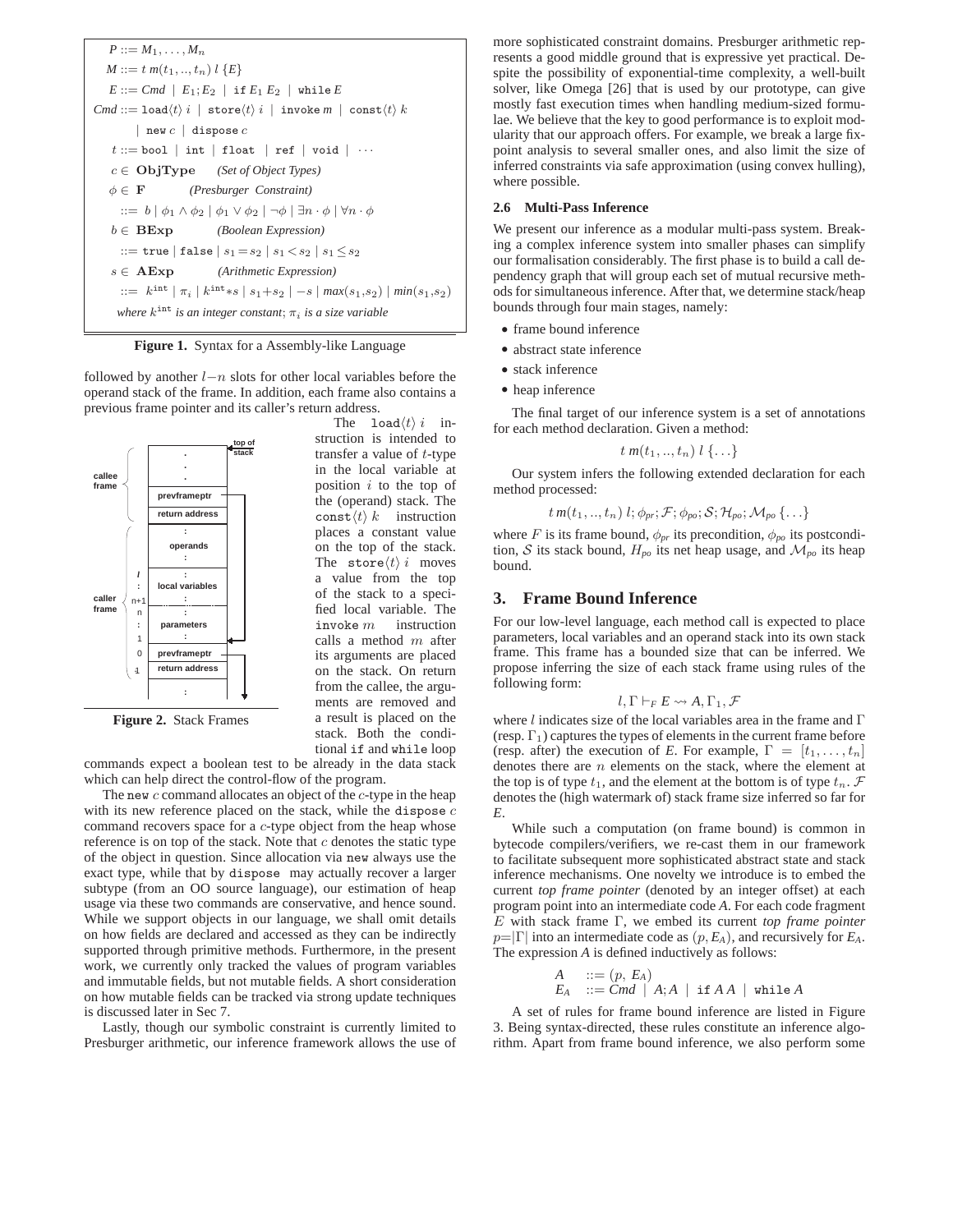

**Figure 3.** Frame Bound Inference

checks to ensure that there is no underflow of the operand stack and that simple type safety exists. Also, each frame of a method call is not affected by the operations of its callees as the latter have their own stack frames. Thus, frame bound inference is intraprocedural in nature, and there is no need to apply fixpoint analysis here. To account for the presence of the return address and a pointer to the previous stack frame, we add 2 to the inferred frame bound in [FS−METH]. Furthermore, most types occupy a word per value, except for void which takes no space, and long and double which take two words per value. For ease of presentation, we shall assume that each type (including void and return address) takes a word per value on the stack frame. Our implementation computes the actual size for each type. Note from [FS−WHILE] that execution of while loops do not cause any increase in the frame size. Furthermore, the test  $l \leq |\Gamma|$  is to ensure that current stack frame does not underflow into the area that has been reserved for local variables.

Notation-wise, we use  $E:: t$  to denote that  $E$  is of type  $t$ . Given  $\Gamma = [t_1, ..., t_n]$ , the notation  $t : \Gamma$  inserts type t to the head of Γ, yielding  $[t, t_1, \ldots, t_n]$ . We use + to concatenate two sequences. For example,  $[t_1, t_2] + [t_3, ..., t_n] = [t_1, ..., t_n]$ . |Γ| represents the number of elements in Γ, i.e., n.  $Γ[i]$  retrieves its *i*th element, i.e.,  $t_i$ .  $\Gamma \oplus (i \rightarrow t)$  returns a sequence similar to  $\Gamma$  but with its *i*th element replaced by t, i.e.,  $[t_1, ..., t_{i-1}, t, t_{i+1}, ..., t_n]$ . The function  $max(n_1, n_2)$  returns the maximum of  $n_1$  and  $n_2$ , while function  $\Gamma_1 \sqcup \Gamma_2$  computes the least upper bound of types over sequences of the same length.

### **4. Abstract State Inference**

The second stage of our analyser attempts to infer an abstract program state (via strongest postcondition reasoning within the chosen abstract domain) at every program point. Each abstract state  $\Delta$  is expressed as a Presburger formula over values on the stack  $[\pi_p, ..., \pi_1]$ . Following the primed notation advocated in [18] to capture state change, we use  $\pi_i$  to denote the original value of the stack at location i and  $\pi'$  to denote the latest value at the same location. Our analyser employs syntax-directed rules of the following form:

$$
\Delta \vdash_A A \leadsto B, \Delta_1
$$

where  $\Delta$  (resp.  $\Delta_1$ ) represents the abstract state before (resp. after) the evaluation of *A*. Note that the input *A* is an expression previously annotated with top frame pointers. The output expression *B* is obtained from *A* by inserting the corresponding abstract state into each program point. It can be inductively defined as follows:

$$
B : := (p, \Delta, E_B)
$$
  

$$
E_B : := Cmd \mid B; B \mid \text{if } BB \mid \text{while } B \Delta_1
$$

We also attach a post-state for the body of each while loop as it is needed for various fixpoint analyses. Let us examine how abstract program state is inferred by our rules. The const $\langle t \rangle$  k instruction is analysed as follows:

$$
\frac{[\text{As-consr}]}{\Delta_1 = \Delta \wedge eq_t(\pi'_{p+1}, k)}
$$

$$
\Delta \vdash_A (p, \text{const}(t) \ k) \leadsto (p, \Delta, \text{const}(t) \ k), \Delta_1
$$

A new  $k$  value of type  $t$  is placed on top of the stack at location *p*+1. Our rule adds  $eq_t(\pi_{p+1}^{\gamma}, k)$  to the post-state to mirror this effect. As abstract state is based on integer domain, the  $eq_t$ relation converts boolean constants to integers and ignores other non-integer types:

$$
eqbool(v, true) =df (v = 1)eqbool(v, false) =df (v = 0)eqint(v, k) =df (v = k)eqt(v, k) =df true, IF t = float | void | ref
$$

The rule for  $\text{store}\langle t \rangle$  *i* instruction is highlighted next:

$$
\frac{\text{[As-space]}}{\Delta_1 = \Delta \circ_{\{\pi_i\}} \pi'_i = \pi'_p}
$$

$$
\Delta \vdash_A (p, \text{store} \langle t \rangle i) \leadsto (p, \Delta, \text{store} \langle t \rangle i), \exists \pi'_p \cdot \Delta_1
$$

The current value on top of stack  $\pi_p'$  is copied into location *i*. To capture state change at this location, we compose the abstract state  $\Delta$  with the change  $\pi'_i = \pi'_p$  as follows:  $\Delta \circ_{\{\pi_i\}} \pi'_i = \pi'_p$ . Given an existing state  $\Delta$  and a change  $\phi$  whereby  $\overrightarrow{X} = \{x_1, \ldots, x_n\}$ denotes the set of variables to be updated, we can define the composition,  $\circ_X$ , as follows:

$$
\Delta \circ_X \phi =_{df} \exists r_1..r_n \cdot \rho_2 \Delta \wedge \rho_1 \phi
$$
  
where  $r_1, ..., r_n$  are fresh variables  

$$
\rho_1 = [x_i \mapsto r_i]_{i=1}^n; \ \rho_2 = [x_i' \mapsto r_i]_{i=1}^n
$$

Note that  $\rho_1$  and  $\rho_2$  are substitutions. Later, we may use  $\rho_1 \cup \rho_2$  to combine two substitutions with disjoint domains.

As an example, if the current state is captured using  $\pi'_1 = \pi_1 \wedge$  $\pi'_2 = \pi_1 + 2$ , then its update by  $\pi'_1 = \pi'_2$  is computed as shown:

$$
(\pi_1' = \pi_1 \land \pi_2' = \pi_1 + 2) \circ_{\{\pi_1\}} \pi_1' = \pi_2'
$$
  
\n
$$
\equiv \exists r \cdot r = \pi_1 \land \pi_2' = \pi_1 + 2 \land \pi_1' = \pi_2'
$$
  
\n
$$
\equiv \pi_2' = \pi_1 + 2 \land \pi_1' = \pi_2'
$$

Furthermore, as a value on the stack is being popped out, we shall existentially quantify it using  $\exists \pi'_p \cdot \Delta_1$ . For the above example, this leads to:

$$
\exists \pi'_2 \cdot (\pi'_2 = \pi_1 + 2 \wedge \pi'_1 = \pi'_2) \n\equiv \pi'_1 = \pi_1 + 2
$$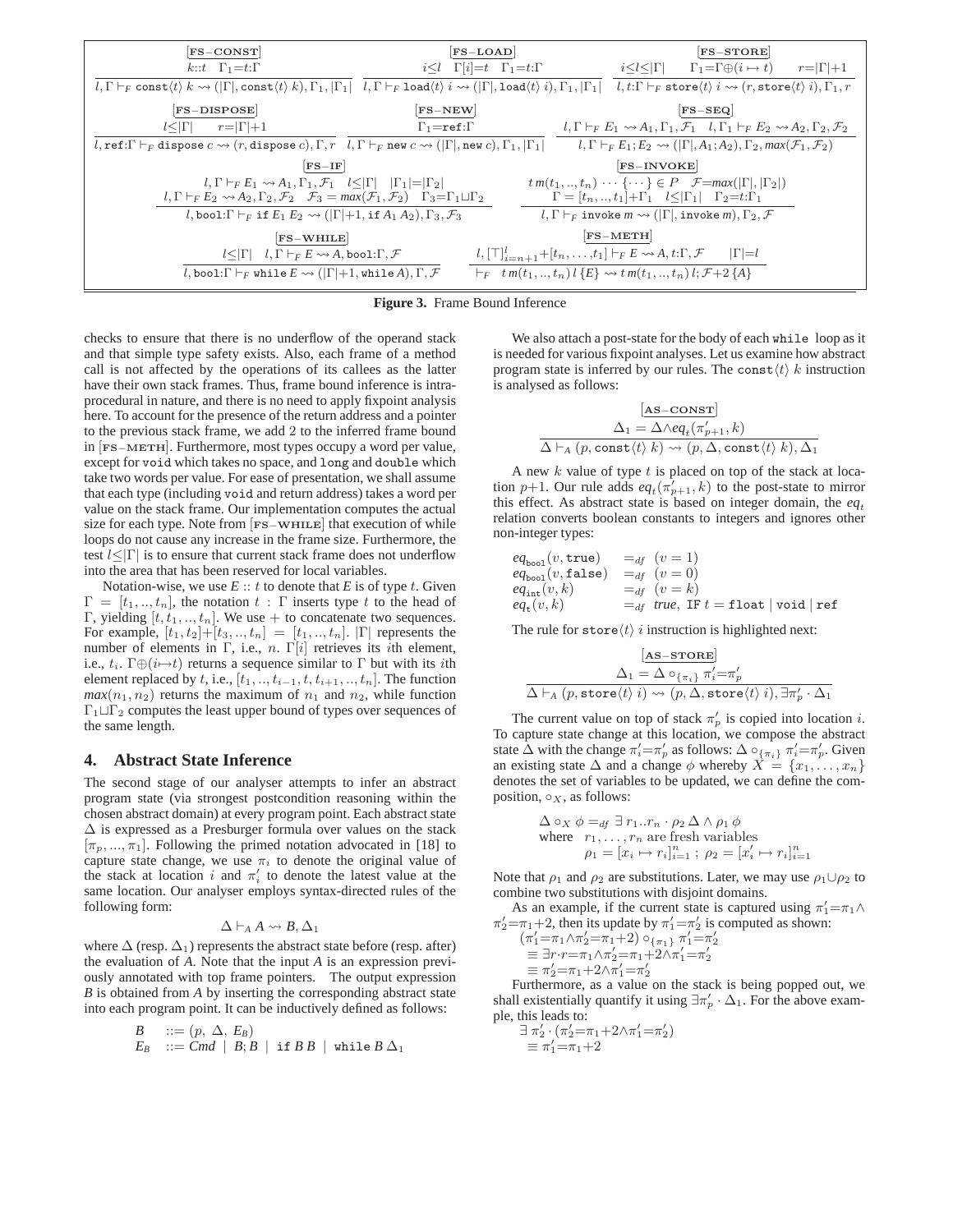$$
\frac{[{\bf As-LOAD}]}{\Delta\vdash_{A}(p,{\tt load}\langle t\rangle\: i)\leadsto (p,\Delta,{\tt load}\langle t\rangle\: i),\Delta_1} \quad \frac{[{\bf As-NEW-DISPOSE}]}{\Delta\vdash_{A}(p,I)\leadsto (p,\Delta,{\tt load}\langle t\rangle\: i),\Delta_1} \quad \frac{I={\tt new\:c\:|\:dispose\:c\:} \quad \Delta\vdash_{A} A_1 \leadsto B_1, \Delta_1 \Delta_1 \vdash_{A} A_2 \leadsto B_2, \Delta_2}{\Delta\vdash_{A}(p,A_1;A_2)\leadsto (p,\Delta,B_1;B_2),\Delta_2} \quad \frac{[{\bf As-INVOKE}]}{\Delta\vdash_{A}(p,A_1;A_2)\leadsto (p,\Delta,B_1;B_2),\Delta_2} \quad \frac{[{\bf As-IVOKE}]}{\Delta\vdash_{A}(p,A_1;A_2)\leadsto (p,\Delta,B_1;B_2),\Delta_2} \quad \frac{[{\bf As-NETH}]}{\Delta\vdash_{A}(p,A_1;A_2)\leadsto (p,\Delta,B_1;B_2),\Delta_2} \quad \frac{[{\bf As-NETH}]}{\Delta\vdash_{A}(p,A_1;A_2)\leadsto (p,\Delta,B_1;B_2),\Delta_2} \quad \frac{[{\bf As-IVOKE}]}{\Delta\vdash_{A}(p,\Delta_1;A_2)\leadsto (p,\Delta,B_1;B_2),\Delta_2} \quad \frac{[{\bf As-IVOKE}]}{\Delta\vdash_{A}(p,\Delta_1;A_2)\leadsto (p,\Delta,B_1;B_2)\leadsto (p,\Delta_1;A_2)\leadsto (p,\Delta_1;A_2)\leadsto (p,\Delta_1;A_2)\leadsto (p,\Delta_1;A_2)\leadsto (p,\Delta_1;A_2)\leadsto (p,\Delta_1;A_2)\leadsto (p,\Delta_1;A_2)\leadsto (p,\Delta_1;A_2)\leadsto (p,\Delta_1;A_2)\leadsto (p,\Delta_1;A_2)\leadsto (p,\Delta_1;A_2)\leadsto (p,\Delta_1;A_2)\leadsto (p,\Delta_1;A_2)\leadsto (p,\Delta_1;A_2)\leadsto (p,\Delta_1;A_2)\leadsto (p,\Delta_1;A_2)\leadsto (p,\Delta_1;A_2)\leadsto (p,\Delta_1;A_2)\leadsto (p,\Delta_1;A_
$$

**Figure 4.** Abstract State Inference

For the conditional construct, we build path sensitivity into our rules by adding  $\pi'_p=1$  and  $\pi'_p=0$  to the abstract states of the true and false branches, respectively:

$$
\frac{[AS-IF]}{\exists \pi'_p \cdot (\Delta \wedge \pi'_p=1) \vdash_A A_1 \leadsto B_1, \Delta_1}
$$

$$
\frac{\exists \pi'_p \cdot (\Delta \wedge \pi'_p=0) \vdash_A A_2 \leadsto B_2, \Delta_2}{\Delta \vdash_A (p, \text{if } A_1 A_2) \leadsto (p, \Delta, \text{if } B_1 B_2), \Delta_1 \vee \Delta_2}
$$

A new post-state  $\Delta_1 \vee \Delta_2$  is obtained via a disjunction from outcomes of the two branches.

The remaining rules for abstract state inference are listed in Figure 4. For the invoke *m* instruction, the postcondition of the callee is added to the current abstract state. We also check to ensure that the precondition of the callee is met using  $\Delta \implies \rho \phi_{pr}$ .

For both while loop and method declaration, we first build a constraint abstraction before applying fixpoint analysis, if needed, to approximate the effect of recursion. The rule for the loop construct [AS−WHILE] is more complex than that for method declaration [AS−METH] despite the fact that it can be viewed as a special case of tail recursion. Two features make a loop special: (i) all variables in scope may be regarded as parameters to the loop body, and (ii) these variables must be considered to be passed by reference since their effects are visible outside of the loop.

Given a loop (p, while *A*), the variables  $\pi_1, ..., \pi_{p-1}$  are in scope and  $\pi_p$  is the boolean test. A corresponding tail-recursive counterpart to this loop may be written as:

 $\alpha(\pi_1,..,\pi_{p-1})$ = if  $(A; \alpha(\pi_1,..,\pi_{p-1}))$  nop

where nop denotes a skip command. As we have to model the parameters through a pass by reference mechanism, we shall use a constraint abstraction  $\alpha(\pi_1, ..., \pi_{p-1}, r_1, ..., r_{p-1})$  with  $r_1, ..., r_{p-1}$ to denote the outputs for the input parameters  $\pi_1, \ldots, \pi_{p-1}$ . This is captured by the abstraction  $\overline{\phi}_{\text{rec}}$  that is built from  $\Delta_1$  (which captures the poststate of *A*) and  $\Delta_a$  (which captures the effect of conditional prior to termination or loop) in the rule below:

$$
\begin{array}{c} [\underline{\mathbf{AS}-\mathbf{WHLE}}] \\ \Lambda_{i=1}^{p-1} \ \pi'_i{=}\pi_i \vdash_A A \leadsto B, \Delta_1 \quad \rho {=} [r_i {\mapsto} \pi'_i]_{i=1}^{p-1} \quad \textit{fresh} \ r_1,..,r_{p-1} \\ \Delta_a {=} \pi'_p {=} 0 \wedge \Lambda_{i=1}^{p-1} \ r_i {=} \pi'_i \vee \pi'_p {=} 1 \wedge \alpha(\pi'_1,.., \pi'_{p-1},r_1,..,r_{p-1}) \\ \phi_{rec} {=} \{\alpha(\pi_1,.., \pi_{p-1},r_1,..,r_{p-1}) {=} \Delta_1 \wedge \Delta_a \} \quad \Delta_{post} {=} \textit{fapt}(\phi_{rec}) \\ \Delta_2 {=} (\exists \pi'_p \cdot \Delta \wedge \pi'_p {=} 0) \vee ((\exists \pi'_p \cdot \Delta \wedge \pi'_p {=} 1) \circ_{\{\pi_1 .. \pi_{p-1}\}} \rho \Delta_{post}) \\ \Delta \vdash_{A} (p, \text{while} \ A) \leadsto (p, \Delta, \text{while} \ B \ \Delta_1), \Delta_2 \end{array}
$$

Applying fixpoint analysis to the recursive abstraction gives a postcondition for executing this loop. Note that the abstract state  $(\exists \pi_p' \cdot \Delta \wedge \pi_p' = 0)$  is to account for the scenario in which the loop is never executed.

# **5. Stack Inference**

The rationale behind a separate frame inference stage is to limit the effects of primitive operations, such as  $\texttt{load}(t)$  and  $\texttt{store}(t)$ , to the caller's local frame area. To support interprocedural analysis, we must also analyse how method invocations affect the global stack. One special feature of the stack is that it has perfect recovery of space at the method call boundary. This means that there is always zero net stack usage at the end of each method call. Consequently, we only need to infer stack bound (and not stack usage) for each method declaration. We achieve this through a set of inference rules of the form:

*a* ⊢*s B*  $\sim$  *S* 

where *a* is the arity of the current method, and *B* is the expression with top frame pointers and abstract states inserted by prior analyses. The inferred result  $S$  denotes the high watermark of stack usage encountered during (i.e. from start to end of) the execution of *B*. S contains path-sensitive information for stack space. It is captured by the guarded form  ${g \rightarrow s}^*$  where g is a predicate and  $s \in AExp$  (from Figure 1) denotes the stack space when g is true.

The most interesting rule for stack bound inference is that for method invocation, as shown below:

$$
\frac{[\text{ss-invoke}]}{t m_1(t_1,..,t_n) l; \phi_p; \mathcal{F}; \phi_{po}; \mathcal{S} \{B\} \in P \qquad r = p - n + 2}
$$
\n
$$
\rho = [\pi_i \mapsto \pi'_{p-n+i}]_{i=1}^n \qquad \mathcal{S}_1 = \text{enrich}(a, \Delta, \rho \mathcal{S}) + r
$$
\n
$$
a \vdash_S (p, \Delta, \text{invoke } m_1) \leadsto \mathcal{S}_1
$$

Note that  $\rho$  captures the argument substitution process. We use a special function *enrich*( $a, \Delta, S$ ) to incorporate path-sensitive guarded formula S into the current abstract state  $\Delta$ , as follows:

$$
enrich(a, \Delta, S) =_{df} \{\exists \pi'_{a+1} \ldots \Delta \land g \rightarrow s \mid (g \rightarrow s) \in S\}
$$

Here,  $a$  is the arity of the current method. The existential quantification  $\exists \pi'_{a+1}$ ... removes all variables other than  $\pi_1, \ldots, \pi_a$  from the guarded formulae. For each method invocation, we have a choice of either building the next frame on top of the current frame or immediately above a frame pointer at  $p-n+2$ , after the removal of n arguments. In the above rule, we assume that our abstract machine uses the second convention as this can give a lower stack bound. Also, an expression s without its guard is an abbreviation for  $\{\text{true} \rightarrow s\}$ . For example, *enrich*( $a, \Delta, \rho S$ )+r is a shorthand for *enrich* $(a, \Delta, \rho S)$ +{true→r}.

Furthermore, we have the option of mirroring tail-call optimisation. Obviously, this depends on whether the particular abstract machine supports it. Assuming it does, we can mark each tail call identified with a special invoke  $_{Tail}$  instruction. For each such invocation, we can build the next stack frame by overwriting the current one. Its effect on the stack can be captured by the rule below:

$$
[SS-INVOKE-TAIL]
$$
  
\n
$$
tm_1(t_1, ..., t_n) \phi_{pr}; \mathcal{F}; \phi_{po}; \mathcal{S}\{\cdots\} \in P
$$
  
\n
$$
\rho = [\pi_i \mapsto \pi'_{p-n+i}]_{i=1}^n \qquad \mathcal{S}_1 = \text{enrich}(a, \Delta, \rho \mathcal{S})
$$
  
\n
$$
a \vdash_S (p, \Delta, \text{invoker}_{\text{ail}} m_1) \rightsquigarrow \mathcal{S}_1
$$

The rest of the stack inference rules are listed in Figure 5. The guarded formulae used in our rules are built from two operators, namely  $\cup$  (for upper bound) and  $+$  (for summation). Both these  $o$  operators are associative and commutative with  $+$  distributing over ∪. The guarded formulae can be simplified by the following set of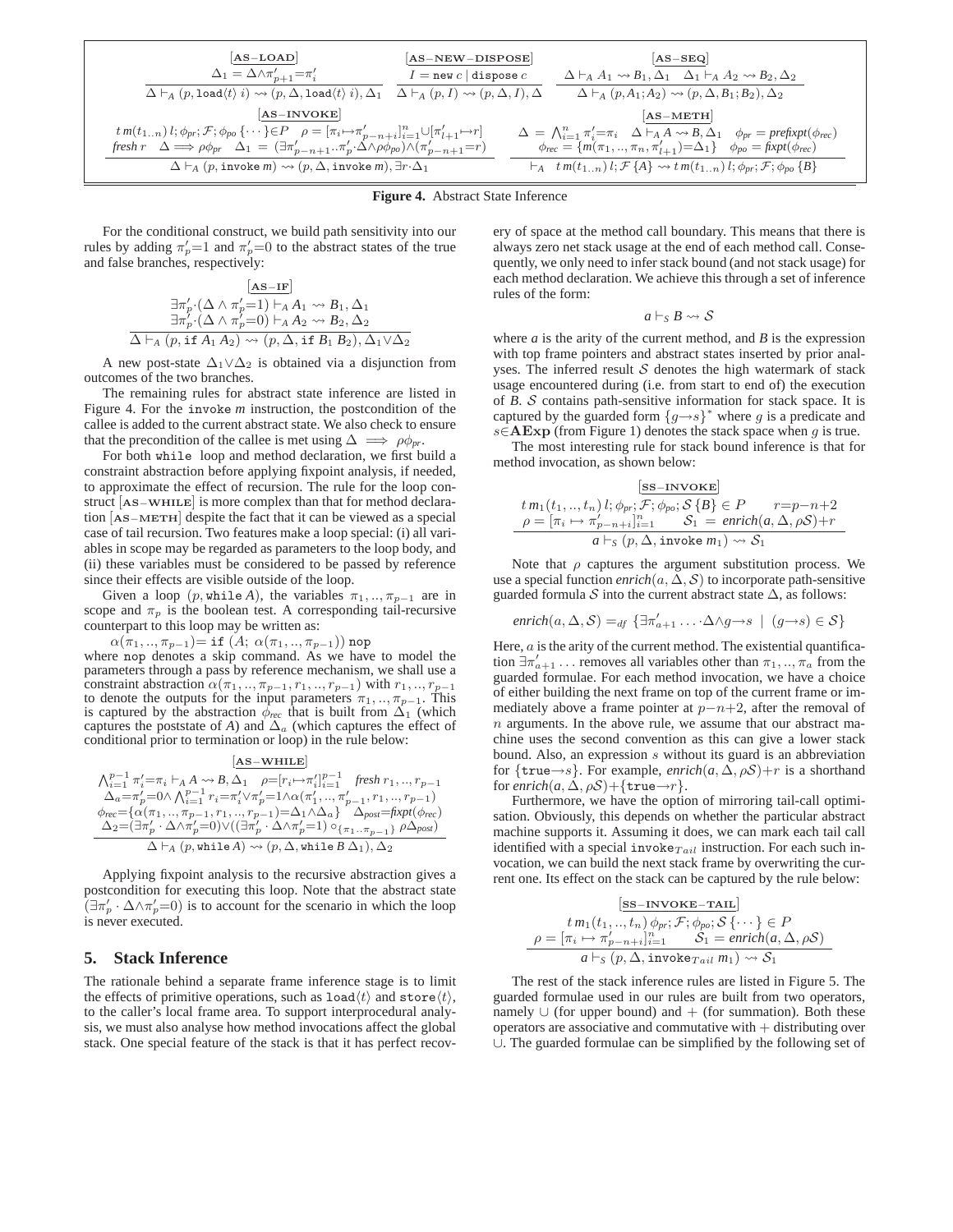$$
\frac{[SS-INSTR]}{a \vdash_S (p, \Delta, I) \leadsto \{\}} \frac{[SS-ISCR]}{a \vdash_S (p, \Delta, I) \leadsto \{\}} \frac{[SS-ISR]}{a \vdash_S (p, \Delta, B_1; B_2) \leadsto S_1 \quad a \vdash_S B_2 \leadsto S_2}{a \vdash_S (p, \Delta, B_1; B_2) \leadsto S_1 \cup S_2} \frac{[SS-IF]}{a \vdash_S (p, \Delta, if B_1 B_2) \leadsto S_1 \cup S_2}
$$
\n
$$
\frac{[SS-WHILE]}{a \vdash_S B \leadsto S} \frac{[SS-WHILE]}{a \vdash_S (p, \Delta, if B_1 B_2) \leadsto S_1 \cup S_2}
$$
\n
$$
\frac{[SS-WHILE]}{a \vdash_S B \leadsto S} \frac{[SS-METH]}{a \vdash_S (p, \Delta, if B_1 B_2) \leadsto S_1 \cup S_2}
$$
\n
$$
\frac{[SS-METH]}{a \vdash_S (p, \Delta, while B \Delta_1) \leadsto enrich(a, \Delta \wedge \pi_p' = 1, f \text{hyp}(S_{rec}))} \frac{[SS-METH]}{S} \frac{[SS-METH]}{S} \frac{[SS-METH]}{S} \frac{[SS-METH]}{S} \frac{[SS-METH]}{S} \frac{[SS-METH]}{S} \frac{[SS-METH]}{S} \frac{[SS-METH]}{S} \frac{[SS-METH]}{S} \frac{[SS-METH]}{S} \frac{[SS-METH]}{S} \frac{[SS-METH]}{S} \frac{[SS-METH]}{S} \frac{[SS-METH]}{S} \frac{[SS-METH]}{S} \frac{[SS-METH]}{S} \frac{[SS-METH]}{S} \frac{[SS-METH]}{S} \frac{[SS-METH]}{S} \frac{[SS-METH]}{S} \frac{[SS-METH]}{S} \frac{[SS-METH]}{S} \frac{[SS-METH]}{S} \frac{[SS-METH]}{S} \frac{[SS-METH]}{S} \frac{[SS-METH]}{S} \frac{[SS-METH]}{S} \frac{[SS-METH]}{S} \frac{[SS-MWH]}{S} \frac{[SS-MWH]}{S} \frac{[SS-MWH]}{S} \frac{[SS-MWH]}{S} \frac{[SS-MWH]}{S} \frac{[SS-MWH]}{S}
$$

**Figure 5.** Stack Bound Inference

normalisation rules:

$$
\begin{array}{ll}\n\{\text{false} \rightarrow s\} & \Rightarrow \{\} \\
\{p_1 \rightarrow s\} \cup \{p_2 \rightarrow s\} & \Rightarrow \{p_1 \lor p_2 \rightarrow s\} \\
\{p_1 \rightarrow s_1\} \cup \{p_2 \rightarrow s_2\} & \Rightarrow \{p_1 \land p_2 \rightarrow max(s_1, s_2)\} \\
& \cup \{p_1 \land \neg p_2 \rightarrow s_1\} \\
& \cup \{\neg p_1 \land p_2 \rightarrow s_2\} \\
\{p_1 \rightarrow s_1\} + \{p_2 \rightarrow s_2\} & \Rightarrow \{p_1 \land p_2 \rightarrow s_1 + s_2\} \\
(G_1 \cup G_2) + G_3 & \Rightarrow (G_1 + G_3) \cup (G_2 + G_3)\n\end{array}
$$

The first three ∪ rules are applied to each set of guarded formulae until all guards are disjoint from each other. The last two rules show how  $+$  can be simplified, and how  $+$  distributes over ∪. The third rule may lead to an explosion in the number of cases, but these cases may be reduced with the help of the first two rules. In particular, the second rule can be viewed as a special case of the third rule. Furthermore, we may heuristically apply, where desired, the following approximation rule:

$$
{p_1 \rightarrow s_1} \cup {p_2 \rightarrow s_2} \Rightarrow {p_1 \lor p_2 \rightarrow max(s_1, s_2)}
$$

As an example, consider the guarded formula below:

{0≤n≤5→10}∪{3≤n≤9→20}∪{n<3∨n>9→5}

The first two guards overlap. Applying the third rule, followed by the second rule gives:

⇛ {0≤n<3→10}∪{3≤n≤5→*max*(10, 20)}

∪{5<n≤9→20}∪{n<3∨n>9→5}

 $\Rightarrow \{0 \le n < 3 \rightarrow 10\} \cup \{3 \le n \le 9 \rightarrow 20\} \cup \{n < 3 \lor n > 9 \rightarrow 5\}$ The first and third guard now overlaps. Applying the third rule, followed by the second rule gives:

⇛ {0≤n<3→10}∪{3≤n≤9→20}∪{n<0∨n>9→5}

The final normalised form is a guarded expression with disjoint predicates and captures stack bound after safe approximation.

# **6. Heap Inference**

We organize heap inference as a set of syntax-directed rules of the form:

$$
a,\mathcal{H}\vdash_H B\leadsto\mathcal{H}_1,\mathcal{M}
$$

As before, *a* is the arity of the current method.  $H$  (resp.  $H_1$ ) denotes the heap effect before (resp. after) the execution of the (annotated) expression *B*, while  $M$  indicates the high watermark of heap usage during the execution of *B*. For heap space specification, the guarded formulae is of the form  ${g_1 \rightarrow B_1, g_2 \rightarrow B_2, \ldots}$ , where each  $g_i$  is a predicate, and each  $B_i$  denotes heap size in bag notation.

While we have formulated heap inference as a single set of rules, it is really computing two pieces of information, namely: (i) heap usage, and (ii) heap bound. Furthermore, the latter depends on the former. Our implementation therefore organises this inference stage as two separate tasks whereby heap usage is computed before heap bound. This is mandatory when handling recursive methods as fixpoint analysis for heap usage must be computed before the analysis of heap bound. Furthermore, we have to track heap usage (but not heap bound) in a flow-sensitive manner by passing the heap usage from a prior computation to the next one. This is best illustrated in the following rule:

$$
\frac{\begin{bmatrix}\n\text{[HS-SEQ] } \\
a, \mathcal{H} \vdash_H B_1 \leadsto \mathcal{H}_1, \mathcal{M}_1 & a, \mathcal{H}_1 \vdash_H B_2 \leadsto \mathcal{H}_2, \mathcal{M}_2\n\end{bmatrix}}{a, \mathcal{H} \vdash_H (p, \Delta, B_1; B_2) \leadsto \mathcal{H}_2, \mathcal{M}_1 \cup \mathcal{M}_2}
$$

Ultimately, heap usage is affected by two primitive heap instructions, namely new and dispose. Their heap effects can be captured by the following rules:

$$
\frac{\text{[HS-NEW]}}{a, \mathcal{H} \vdash_H + \text{enrich}(a, \Delta, \{(c, 1)\})}
$$
\n
$$
\frac{}{a, \mathcal{H} \vdash_H (p, \Delta, \text{new } c) \rightsquigarrow \mathcal{H}_1, \mathcal{H}_1}
$$
\n
$$
\frac{\text{[HS-DISPOSE]}}{a, \mathcal{H} \vdash_H (\text{p}, \Delta, \text{dispose } c) \rightsquigarrow \mathcal{H}_1, \mathcal{H}_1}
$$

As before, the *enrich* function incorporates heap usage effects by adding the current abstract state into the guards of a heap specification. For heap notation, we define the guard enhancement function *enrich* as follows:

$$
enrich(a, \Delta, \mathcal{H}) =_{df} \{\exists \pi'_{a+1} \dots \Delta \land g \rightarrow \mathcal{B} \mid (g \rightarrow \mathcal{B}) \in \mathcal{H}\}\
$$

The rest of the heap inference rules are listed in Figure 6. The initial heap usage {0} (used in [HS−METH]) and *max* function (used in the definition of ∪) are defined as:

$$
\{0\} = df \{(c, 0) | c \in \text{ObjType}\}\
$$
  
\n
$$
max(B_1, B_2) = df \{(c, max(B_1(c), B_2(c))) | c \in \text{ObjType}\}\
$$
  
\n
$$
B(c) = df \text{ if } (c, s) \in B \text{ then } s \text{ else } 0
$$

where **ObjType** denotes the set of object types used in the current program.

# **7. Discussion**

In this section, we proceed with a brief discussion on two remaining important issues: (i) soundness of the inference system, and (ii) abstract states for objects.

We can formulate a safety theorem which proclaims that each method always executes without error from insufficient memory, when it is given memory resource equal to (or more than) its inferred bound.

THEOREM 1. *Consider program* P *with M as its main method with body E but without parameters. Suppose a frame bound* F*, a stack bound* S, and a heap bound M have been inferred for method M. If *the initial configuration*  $C_0 = \langle (\pi, \mathcal{F}, 2) : \Pi, \omega, \text{ret}(E), s-\mathcal{F}, h \rangle$ *satisfies the following conditions: (1)*  $\pi \models h \geq \mathcal{M}$  *(2)*  $\pi \models s \geq \mathcal{S}$ *, then the stack space* s *and the heap space* h *are adequate for the execution of the program. That is, for any*  $C = \langle \Pi_1, \omega_1, E_1, s_1, h_1 \rangle$ *where*  $C_0 \hookrightarrow^* C$ *, we have*  $s_1 \geq 0$ *, and*  $h_1 \geq \{0\}$ *.* 

**Proof Sketch:** Consider an operational semantics in small steps of the following form:

$$
\langle f: \Pi, \omega, E, \mathbf{s}, \mathbf{h} \rangle \hookrightarrow \langle \Pi_1, \omega_1, E_1, \mathbf{s}_1, \mathbf{h}_1 \rangle
$$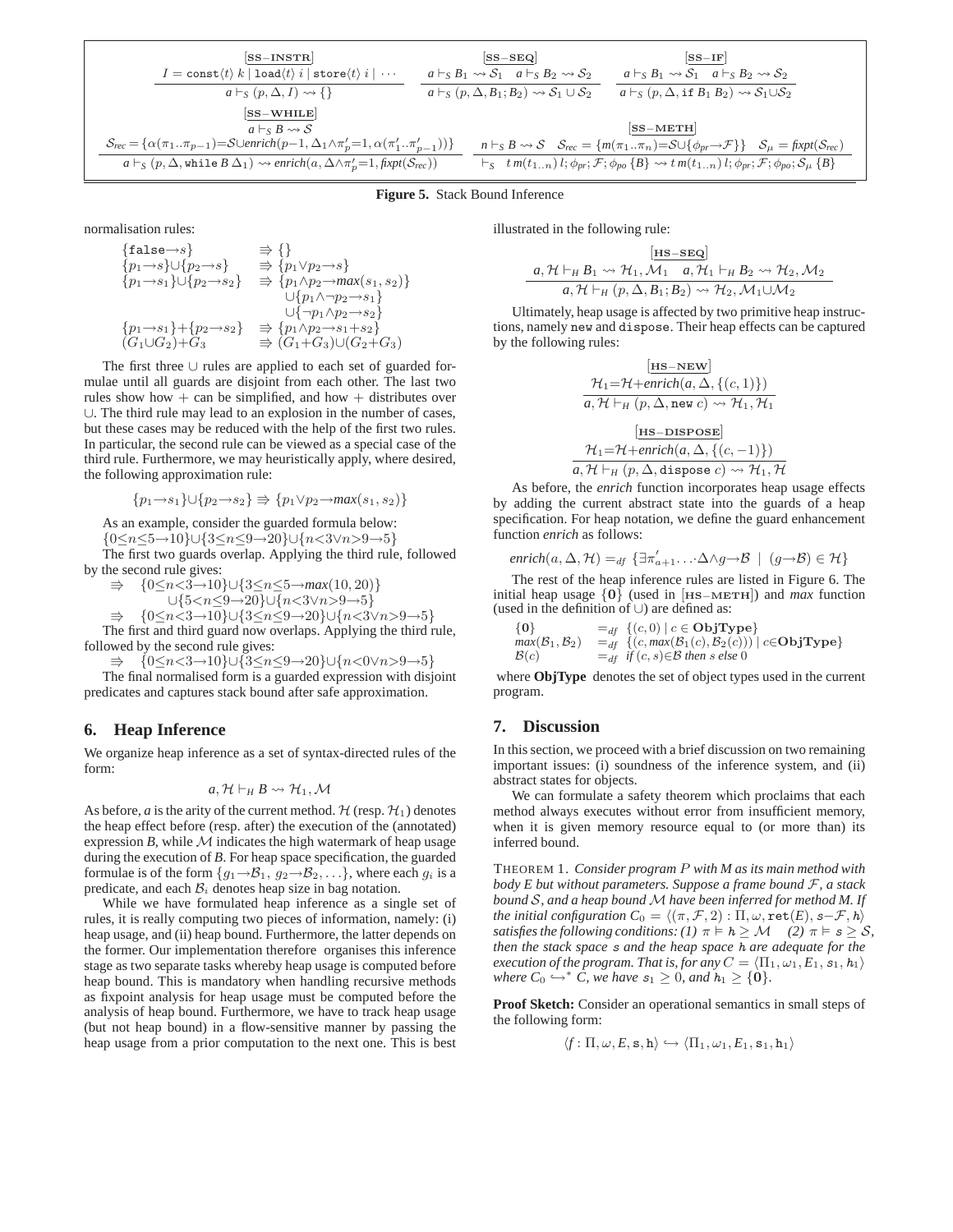

**Figure 6.** Heap Usage and Bound Inference

where *f* : Π is the frame of stacks with *f* as its current frame. Each frame  $f = (\pi, \mathcal{F}, p)$  contains an array  $\pi$ , the frame size  $\mathcal{F}$ , and a top frame pointer  $p. \omega$  represents the heap, and  $E$  is the expression to be evaluated. This model contains two runtime instrumentations, namely: available stack (s) and available heap space (h). Our semantics will flag memory adequacy errors whenever s or h becomes negative. We can formalise a notion of well-formed annotations, and then show that our inference algorithm derives such annotations. With this, we can prove by co-induction over the operational semantics that each program with well-formed annotation never fail due to memory adequacy error, whenever sufficient heap/stack space are given. Note that conditions (1) and (2) state that the available stack and heap spaces in the initial state are not less than the method's inferred bounds.  $\Box$ 

To keep our presentation simple, we have omitted the inference of abstract states for heap allocated objects. A technical challenge is to deal with objects that are both *mutable* and *shareable*. Such objects are more difficult to track accurately. To deal with them, we have provided an alias type system (similar to that used in [13]) to identify two main groups of trackable objects (or references), namely: (i) references that are unique whose abstract states may change, and (ii) references whose abstract states (fields) are immutable but may be freely shared. For the current work, the properties that we are interested in analysing are mainly size-related properties. For example, consider a binary tree object of the following type declaration:

object BNode { int val; BNode left; BNode right}

Two properties we may track for this BNode object type are number of nodes in the tree and height of the tree. We can define these two properties by introducing two abstract fields  $s$  and  $h$ , as shown in the type declaration below:

object BNode $\langle s, h \rangle$  where  $s=1+\text{left}.s+\text{right}.s$  $h=1+max($ left.h, right.h)

Given a method to compute the height of a tree:

$$
\begin{array}{l} \text{int height}(\texttt{BNode } t) \text{ } l, \texttt{true} \text{ } \{ \\ \text{ if } t == \texttt{null} \text{ } \{ \texttt{return } 0 \} \\ \text{ else } \{ \\ \text{ int } v = 1 + \texttt{max}(\texttt{height}(t.\texttt{left}), \texttt{height}(t.\texttt{right})); \\ \text{ return } v \} \end{array}
$$

Our inference system would derive:

$$
\mathcal{F}\equiv k_1; \ \phi_{po} \equiv \pi'_3 = \pi_1.h; \ \mathcal{S}\equiv max(k_2 \times \pi_1.h, k_1); \mathcal{H}\equiv\{\mathbf{0}\}; \ \mathcal{M}\equiv\{\mathbf{0}\}
$$

where  $k_1$  and  $k_2$  are some integer constants and  $\pi_1.h$  denotes the height of tree at  $\pi_1$ . Given another method to sum values of a tree, followed by the disposal of its nodes:

int sum(BNode t) l, true { if t==null {return 0} else {int v=t.val+sum(t.left)+sum(t.right); dispose(t) ; return v}

Our inference system would derive:

$$
\mathcal{F}\equiv k_3; \ \phi_{po}\equiv \pi'_3 = \pi_1.s; \ \mathcal{S}\equiv max(k_4 \times \pi_1.h, k_3);\mathcal{H}\equiv \{(\text{BNode}, -\pi_1.s)\}; \ \mathcal{M}\equiv \{0\}
$$

where  $k_3$  and  $k_4$  are some integer constants and the bag expression  $\{(\text{BNode}, -\pi_1.s)\}\)$  denotes the recovery of BNode objects equal to the size of tree at  $\pi_1$ .

# **8. Experiments**

A prototype for our inference system has been built to confirm the viability and practicality of our approach. We have carried our experiments to infer stack/heap bounds for a set of small programs with challenging recursion and for programs from the Scimark benchmark suite: Fast Fourier Transform, LU decomposition, Monte Carlo, Sparse Matrix Multiplication, Successive Over Relaxation [23]. The system uses the CIL infrastructure [22] to translate the C programs to an intermediate language. An additional preprocessing phase is needed for obtaining code in our assembly-level form (e.g. translating away some intraprocedural control-flow). Our prototype is built using the Glasgow Haskell Compiler [24] and makes use of the Omega constraint solving library [26] augmented with the disjunctive fixpoint analyzer from [25]. Our test platform was a Pentium 2.8 Ghz system with 2GB main memory, running Fedora Linux 4.0.

Figure 7 shows the statistics obtained for each program that we inferred. The program size is indicated in terms of number of lines of C code (Column 2). For each program, we present four timing measurements. Column 3 represents the time taken by the compilation of the original C program, while Column 4 represents the time taken by state inference (frame bound inference plus abstract state inference). Column 5 represents the time taken by frame bound inference, abstract state inference and stack inference. Lastly, Column 8 represents the time taken by frame bound inference, abstract state inference and heap inference. The time for abstract state inference roughly correlates with the program size and with the complexity of the relations between program variables. The additional time taken for stack inference was significant due to the intensive use of the stack by all of the programs. The time taken for heap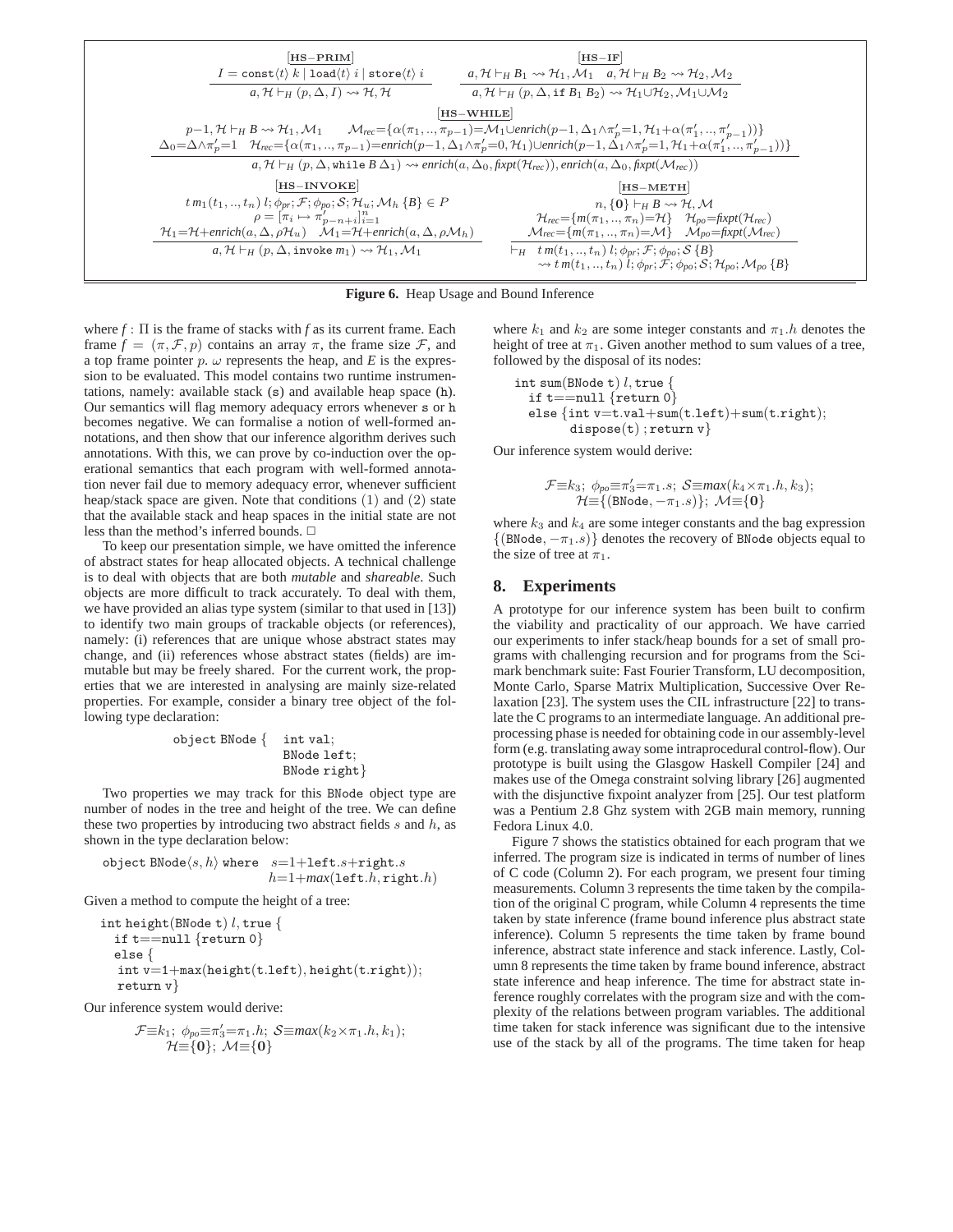| Benchmark     | Source  | Compilation | State Inf. | <b>Stack Analysis</b> |            |           | Heap Analysis |            |           |
|---------------|---------|-------------|------------|-----------------------|------------|-----------|---------------|------------|-----------|
| Programs      | (lines) | $(\sec s)$  | (sec)      | Inf.(secs)            | Estimation | Execution | Inf.(secs)    | Estimation | Execution |
| ackermann     | 16      | 0.047       | 0.98       | 1.52                  | *          | 248       | 0.98          |            |           |
| binary search | 31      | 0.052       | 0.62       | 1.14                  | 88         | 88        | 0.67          | 40         | 40        |
| bubble sort   | 39      | 0.052       | 0.68       | 1.36                  | 104        | 104       | 0.72          | 40         | 40        |
| init array    |         | 0.047       | 0.23       | 0.42                  | 64         | 64        | 0.26          | 40         | 40        |
| queens        | 39      | 0.054       | 1.05       | 2.26                  | 84         | 84        | 1.06          | 32         | 32        |
| quick sort    | 43      | 0.054       | 1.66       | 4.26                  | 624        | 624       | 1.68          | 400        | 400       |
| <b>FFT</b>    | 336     | 0.108       | 17.52      | 35.81                 | 856        | 846       | 17.74         | 128        | 128       |
| LU Decomp.    | 191     | 0.080       | 9.20       | 27.89                 | 580        | 580       | 11.64         | 480        | 480       |
| Monte Carlo   | 36      | 0.038       | 0.27       | 0.33                  | 24         | 24        | 0.27          |            |           |
| <b>SOR</b>    | 84      | 0.062       | 2.54       | 5.09                  | 540        | 540       | 2.61          | 400        | 400       |
| Sparse Mult.  | 79      | 0.062       | 2.96       | 5.22                  | 40292      | 40292     | 3.92          | 160800     | 160800    |

**Figure 7.** Experimental Results on Memory Bounds Inference

inference was less substantial, due to the nature of our programs. Most of the benchmarks used few heap objects, with the exception of the Sparse Multiplication benchmark.

We also provide results on the precision of our memory bounds analysis. For stack analysis (Columns 6,7) and heap analysis (Columns 9,10), we report the number of bytes corresponding to the statically computed memory watermark and the actual watermark obtained from the execution of the programs. All stack usage bounds were successfully captured, except for the Ackermann function which requires a stack space that is exponential to its parameters' sizes. This stack bound is beyond the Presburger arithmetic form used in our current system. Nevertheless, the patterns of recursion that we have tested made full use of the power of our fixpoint analysis with support for disjunctions and relational analysis.

To gain more confidence in our system, we performed one more experiment with the Susan program described in [16]. Susan is an image processing package that uses more heap-allocated arrays to represent patterns for image recognition. To keep our results in linear form, we employed an annotation technique which can fix upper bounds for two constant parameters representing the width and the height of the image to be manipulated. With this manual annotation, we were able to capture bounds for both stack and heap. Overall, we can conclude that our initial experiments, though preliminary in nature, have confirmed the viability of our approach.

## **9. Related Work**

Past research on memory usage prediction [21, 19] mainly focused on functional programs where data structures are mostly immutable and thus easier to handle. Hughes and Pareto [21] proposed a typechecking system on space usage estimation for a first-order functional language, extended with regions. The use of a region model facilitates recovery of heap space. However, no inference mechanism is proposed and the recovery mechanism used has coarser granularity since each region is only deleted when all objects in its region are dead. Hofmann and Jost [19] proposed a solution to obtain linear bounds on the heap space usage of first-order functional programs. A key feature of their solution is the use of linear typing which allows the space of each last-use data constructor/object to be directly recycled by a matching allocation. With this approach, memory recovery can be supported within each function but not across functions unless the dead objects are explicitly passed. While their model incorporates an inference system, it does not cover stack usage and is limited to a linear form without disjunction. As a result, path sensitivity is not fully exploited.

Aspinall et al. [5] applied ideas from proof-carrying code to the problem of resource certification for mobile code. In their system, memory adequacy proofs are checked at the level of a linearly typed assembly language with the help of theorem proving techniques. However, the system assumes that source programs come from a

first-order functional language with a resource-aware type system [19]. Similarly, Amadio et al. [4] defined a simple stack machine for a first-order functional language and showed how to perform type, size and termination verifications at the bytecode level. Their main result is a proof that each program with the quasi-interpretation property<sup>1</sup> that terminates has a polynomial stack bound. However, their focus is on termination verification, rather than actual inference on stack bounds. Furthermore, heap space was not considered. More recently, Cachera et al. [11] proposed constraint-based memory analysis for a Java-based bytecode language. For a given program, their loop-detecting algorithm can find methods and instructions that execute for an unbounded number of times. This fact is only used to check if memory usage is theoretically bounded or not. However, this result is not sufficient for highly constrained system which requires precise upper bounds on memory usage.

There were also several works on analysing the stack space requirement of interrupt-driven programs. Brylow et al. [10] proposed stack size analysis using a context-free reachability algorithm based on model checking. Chatterjee et al. [12] investigated complexity of the stack boundedness problem and the exact maximum stack size problem. These techniques apply to only interrupt stacks (but not the more general runtime stacks), and are for programs without recursive (interrupt) invocations. Stack Analyzer [1] is a commercial product that can determine worst-case stack usage. However, it assumes a user-specified limit on recursion depth.

Chin et. al. [13] proposed a modular memory usage verification system for object-oriented programs. The system can check whether a certain amount of memory is adequate for safe execution of a given program. However, programmers must provide the pre/post conditions on memory usage for each method. Without inference, this approach is impractical for low-level programs. Hofmann and Jost [20] proposed a type-based heap space analysis for Java-like source language with explicit deallocation. Their analysis is based on an amortised complexity analysis where a potential is assigned to each datum according to its size and layout. Heap space usage can then be calculated during the type inference based on the annotated potential for each input. More recently, Albert et. al. [3] reported a heap space analysis for Java Bytecode. Similar to our work, their analysis also makes use of a linear size analysis to help recover size relations for data structures under manipulation though other domains may be also used if appropriate constraint solvers are available. Different from type-based approaches, their analysis is based on a cost model reported in [2]. In their work, they propose to use escape analysis to refine the heap space inference, while our system supports the more fine-grain explicit deallocation. Their focus is mainly on heap space inference, while our system handles the inference for both stack and heap space bounds.

<sup>&</sup>lt;sup>1</sup> This essentially implies that each definition has some non-increasing measure.